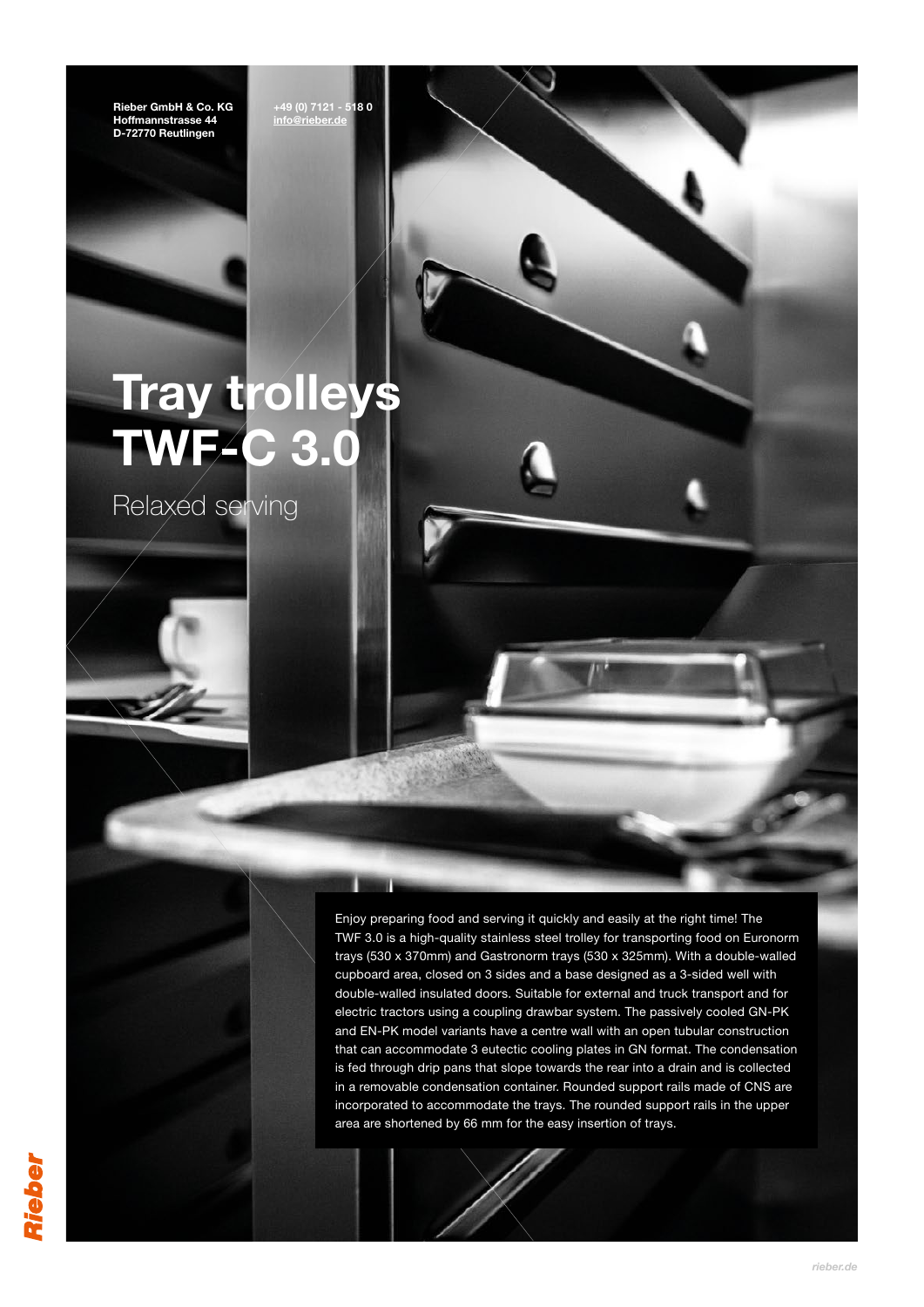| Model                | Length x width x height | Compart-<br>ments | Rails | Insertion,<br>lengthwise | Empty<br>weight | Max. capacity                       | Order no.   |
|----------------------|-------------------------|-------------------|-------|--------------------------|-----------------|-------------------------------------|-------------|
| TWF-C 3.0 2x8 GN     | 1087 x 765 x 1425 mm    | $\overline{c}$    | 8     | 530 x 325 mm             | 124 kg          | 16x GN trays                        | 88 44 02 05 |
| TWF-C 3.0 2x8 EN*    | 1087 x 765 x 1425 mm    | $\overline{2}$    | 8     | 530 x 370 mm             | 124 kg          | 16x EN trays, Rieber compact trays* | 88 44 02 04 |
| TWF-C 3.0 2x8 GN PK  | 1087 x 765 x 1425 mm    | $\overline{2}$    | 8     | 530 x 325 mm             | 120 kg          | 16 x GN trays                       | 88 44 02 07 |
| TWF-C 3.0 2x8 EN PK  | 1087 x 765 x 1425 mm    | 2                 | 8     | 530 x 370 mm             | 120 kg          | 16x EN trays, Rieber compact trays* | 88 44 02 06 |
|                      |                         |                   |       |                          |                 |                                     |             |
| TWF-C 3.0 2x10 GN    | 1087 x 765 x 1655 mm    | $\overline{2}$    | 10    | 530 x 325 mm             | 139 kg          | 20x GN trays                        | 88 44 03 07 |
| TWF-C 3.0 2x10 EN*   | 1087 x 765 x 1655 mm    | $\overline{2}$    | 10    | 530 x 370 mm             | 138 kg          | 20x EN trays, Rieber compact trays* | 88 44 03 06 |
| TWF-C 3.0 2x10 GN PK | 1087 x 765 x 1655 mm    | $\mathfrak{p}$    | 10    | 530 x 325 mm             | 134 kg          | 20x GN trays                        | 88 44 03 09 |
| TWF-C 3.0 2x10 EN PK | 1087 x 765 x 1655 mm    | 2                 | 10    | 530 x 370 mm             | 133 kg          | 20x EN trays, Rieber compact trays* | 88 44 03 08 |
|                      |                         |                   |       |                          |                 |                                     |             |
| TWF-C 3.0 2x12 GN    | 1087 x 765 x 1885 mm    | $\overline{2}$    | 12    | 530 x 325 mm             | 154 kg          | 24x GN trays                        | 88 44 04 05 |
| TWF-C 3.0 2x12 EN*   | 1087 x 765 x 1885 mm    | 2                 | 12    | 530 x 370 mm             | 153 kg          | 24x EN trays, Rieber compact trays* | 88 44 04 04 |
| TWF-C 3.0 2x12 GN PK | 1087 x 765 x 1885 mm    | $\overline{2}$    | 12    | 530 x 325 mm             | 148 kg          | 24x GN trays                        | 88 44 04 07 |
| TWF-C 3.0 2x12 EN PK | 1087 x 765 x 1885 mm    | 2                 | 12    | 530 x 370 mm             | 147 kg          | 24x EN trays, Rieber compact trays* | 88 44 04 06 |
|                      |                         |                   |       |                          |                 |                                     |             |
| TWF-C 3.0 3x8 GN     | 1522 x 765 x 1425 mm    | 3                 | 8     | 530 x 325 mm             | 169 kg          | 24x GN trays                        | 88 44 05 07 |
| TWF-C 3.0 3x8 EN*    | 1522 x 765 x 1425 mm    | 3                 | 8     | 530 x 370 mm             | 168 kg          | 24x EN trays, Rieber compact trays* | 88 44 05 06 |
| TWF-C 3.0 3x8 GN PK  | 1522 x 765 x 1425 mm    | 3                 | 8     | 530 x 325 mm             | 161 kg          | 24x GN trays                        | 88 44 05 09 |
| TWF-C 3.0 3x8 EN PK  | 1522 x 765 x 1425 mm    | 3                 | 8     | 530 x 370 mm             | 160 kg          | 24x EN trays, Rieber compact trays* | 88 44 05 08 |
|                      |                         |                   |       |                          |                 |                                     |             |
| TWF-C 3.0 3x10 GN    | 1522 x 765 x 1655 mm    | 3                 | 10    | 530 x 325 mm             | 190 kg          | 30x GN trays                        | 88 44 06 07 |
| TWF-C 3.0 3x10 EN*   | 1522 x 765 x 1655 mm    | 3                 | 10    | 530 x 370 mm             | 188 kg          | 30x EN trays, Rieber compact trays* | 88 44 06 06 |
| TWF-C 3.0 3x10 GN PK | 1522 x 765 x 1655 mm    | 3                 | 10    | 530 x 325 mm             | 180 kg          | 30x GN trays                        | 88 44 06 09 |
| TWF-C 3.0 3x10 EN PK | 1522 x 765 x 1655 mm    | 3                 | 10    | 530 x 370 mm             | 178 kg          | 30x EN trays, Rieber compact trays* | 88 44 06 08 |
|                      |                         |                   |       |                          |                 |                                     |             |
| TWF-C 3.0 3x12 GN    | 1522 x 765 x 1885 mm    | 3                 | 12    | 530 x 325 mm             | 211 kg          | 36x GN trays                        | 88 44 07 05 |
| TWF-C 3.0 3x12 EN*   | 1522 x 765 x 1885 mm    | 3                 | 12    | 530 x 370 mm             | 208 kg          | 36x EN trays, Rieber compact trays* | 88 44 07 04 |
| TWF-C 3.0 3x12 GN PK | 1522 x 765 x 1885 mm    | 3                 | 12    | 530 x 325 mm             | 198 kg          | 36x GN trays                        | 88 44 07 07 |
| TWF-C 3.0 3x12 EN PK | 1522 x 765 x 1885 mm    | 3                 | 12    | 530 x 370 mm             | 196 kg          | 36x EN trays, Rieber compact trays* | 88 44 07 06 |

*\* Compact trays from other manufacturers can be used but need to be specified.*

| Model              | Length x width x height | Compart-<br>ments | Rails | Insertion.<br>crosswise | <b>Empty</b><br>weight | Capacitv                               | Order no.   |
|--------------------|-------------------------|-------------------|-------|-------------------------|------------------------|----------------------------------------|-------------|
| TWF-C 3.0 1x20*    | 827 x 875 x 1655 mm     |                   | 10    | 750 x 530 mm            | 112 kg                 | 20x GN/EN trays, Rieber compact tray*  | 88 44 09 04 |
| TWF-C 3.0 2x20*    | 1407 x 875 x 1655 mm    | $\mathcal{P}$     | 10    | 750 x 530 mm            | 182 ka                 | 40x GN/EN trays, Rieber compact trays* | 88 44 12 06 |
| TWF-C 3.0 2x20 PK* | 1407 x 875 x 1655 mm    | $\mathcal{P}$     | 10    | 750 x 530 mm            | 174 ka                 | 40x GN/EN trays, Rieber compact trays* | 88 44 12 07 |

# **Accessories**

| Tubular gallery made of CNS, 18 mm diameter, fully welded design                                              | 88 44 20 05 |
|---------------------------------------------------------------------------------------------------------------|-------------|
| All-round PE 500 impact protection on the top                                                                 | 88 44 20 09 |
| Coupling drawbar system                                                                                       | 88 22 06 16 |
| Card holder for normal card (DIN A6)                                                                          | 88 22 02 05 |
| Card holder for computer cards                                                                                | 88 22 02 06 |
| Eutectic cooling plate in GN 1/1 (only for the PK model variants)                                             | 85 02 20 95 |
| Trolley with trolley marking (lasered)                                                                        | on request  |
| Lockable doors                                                                                                | on request  |
| CHECK® ready, with an integrated CHECK® sensor for the documentation of temperatures during transport         | on request  |
| 2 x swivel castors, fixable, 2 x swivel castors and 2 fixed castors                                           | on request  |
| Swivel castor with central directional locking using a foot lever                                             | on request  |
| Trolley with central stopper, works on 2 wheels using a foot lever, particularly suitable for truck transport | on request  |
| Trolley with special castors, such as smooth-running properties, anti-static etc.                             | on request  |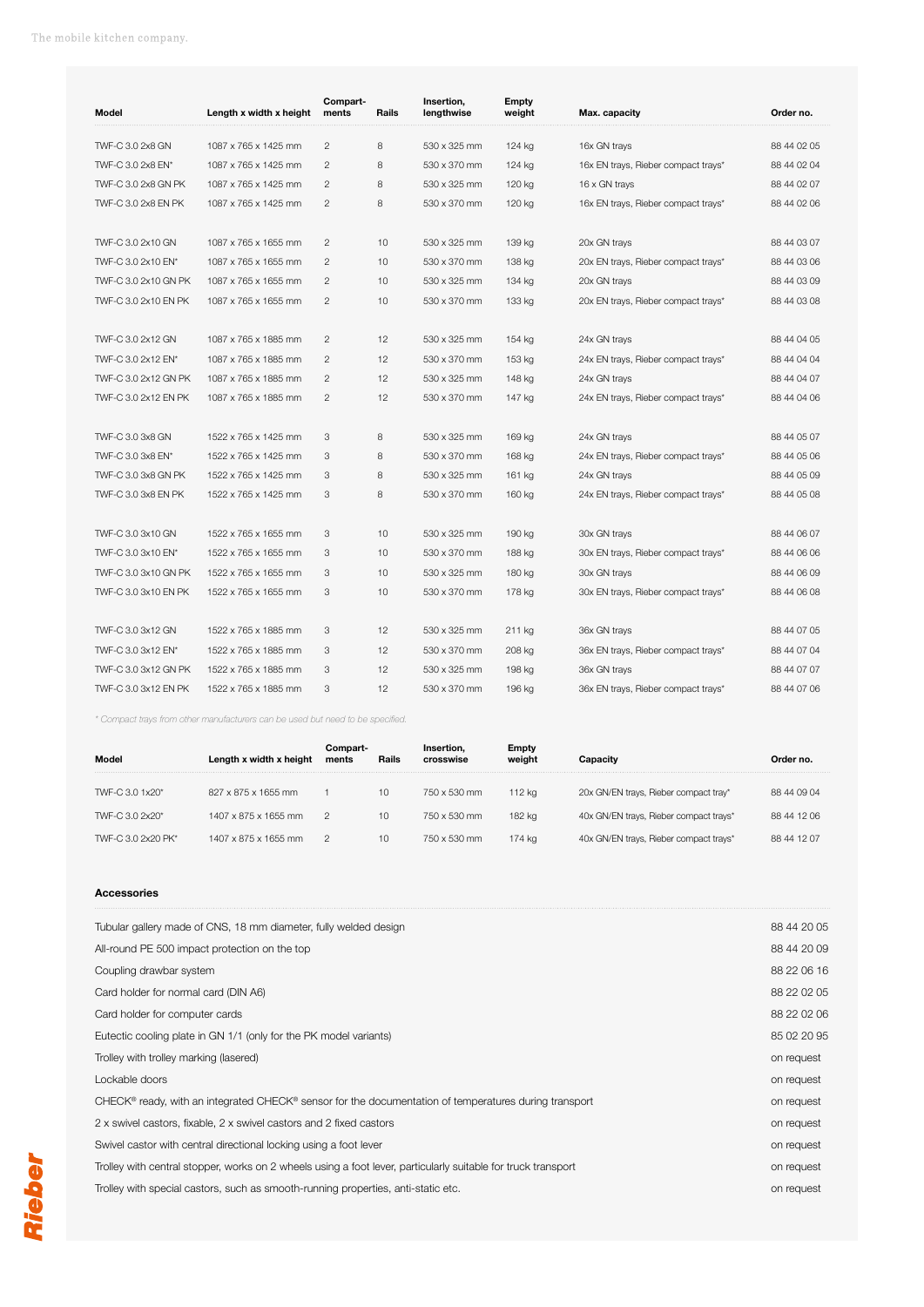## **BENEFITS AT A GLANCE TWF-C 3.0**

## **All-round impact protection on the top and bottom made from solid material**

The TWF is more durable and sturdy than a hollow profile and also has all-round impact protection.

## **Impact protection also with open doors**

Doors are also protected from impact protection when they are open and locked.

## **Impact protection on the handles**

Protection is fitted at the height of the handles and door handles. The dissipation of energy from the trolley is even better due to the fact that the impact protection rotates. The handles are also protected against deformation when they are secured during transport in a truck due to the reinforcement in the impact protection.

## **Recessed back wall**

This significantly reduces the risk of the trolley getting caught on multiple socket strips or similar.

## **Full-length stainless steel handle:**

- Stainless steel is antibacterial in contrast to commonly used plastics.
- Handle is suitable for different body sizes.
- Handle is fixed in the base and top. Knocks are absorbed by the impact protection.

#### **2-point locking**

Closes securely at the top and bottom. Risk of distortion is significantly reduced. Trolley can also be locked on the side. Side locking can be released by simply pulling on the door.

# **Walls with deep-drawn rails**

This means no dirt spots occur, easy to clean, higher hygiene standards.

#### **Welded gallery**

Significantly more robust. Also, no trays can slide under the gallery if they are stored there.

# **TWF-C 3.0 PASSIVE COOLING**

#### **Recessed centre wall**

Cooling packs are within easy grasp.

## **Trays rest on a U-shaped profile**

This means that they move up and down less during transport.

#### **Condensation is fed over a slope to the rear channel**

Reduces splash water generated by defrosting.

## **Removable drip bowl**

Easier cleaning, higher hygiene standards.

# **TECHNICAL DATA**

Cupboard compartments with seamlessly deep-drawn support rails with tilt protection, rail distance of 115 mm. Door lock made of CNS with springassisted two-point lock. Doors are engaged at the top with a latch and at the bottom with a brass guide pin. The doors rest on the trolley frame within the impact protection at the maximum door opening angle of approx. 270°. Open doors are stopped by spring-loaded holders without any manual intervention. 2 full-length pushing handles made of CNS tubing with a 25 mm diameter are located on the front on each side. These are fixed in the top and base frame of the trolley. A 120 mm high PE deflector is mounted vertically at a height of approx. 1070 mm on each pushing handle (door handle protection). This is also connected to the trolley and door. The function of the pushing handles is assured when the doors are fully open. The all-round PE 500 impact protection in black is screwed onto the reinforced CNS trolley base. Rustproof castors in accordance with DIN 18867, part 8. Wheel diameter 200 mm. 2 fixed castors, 2 swivel castors, fixable.